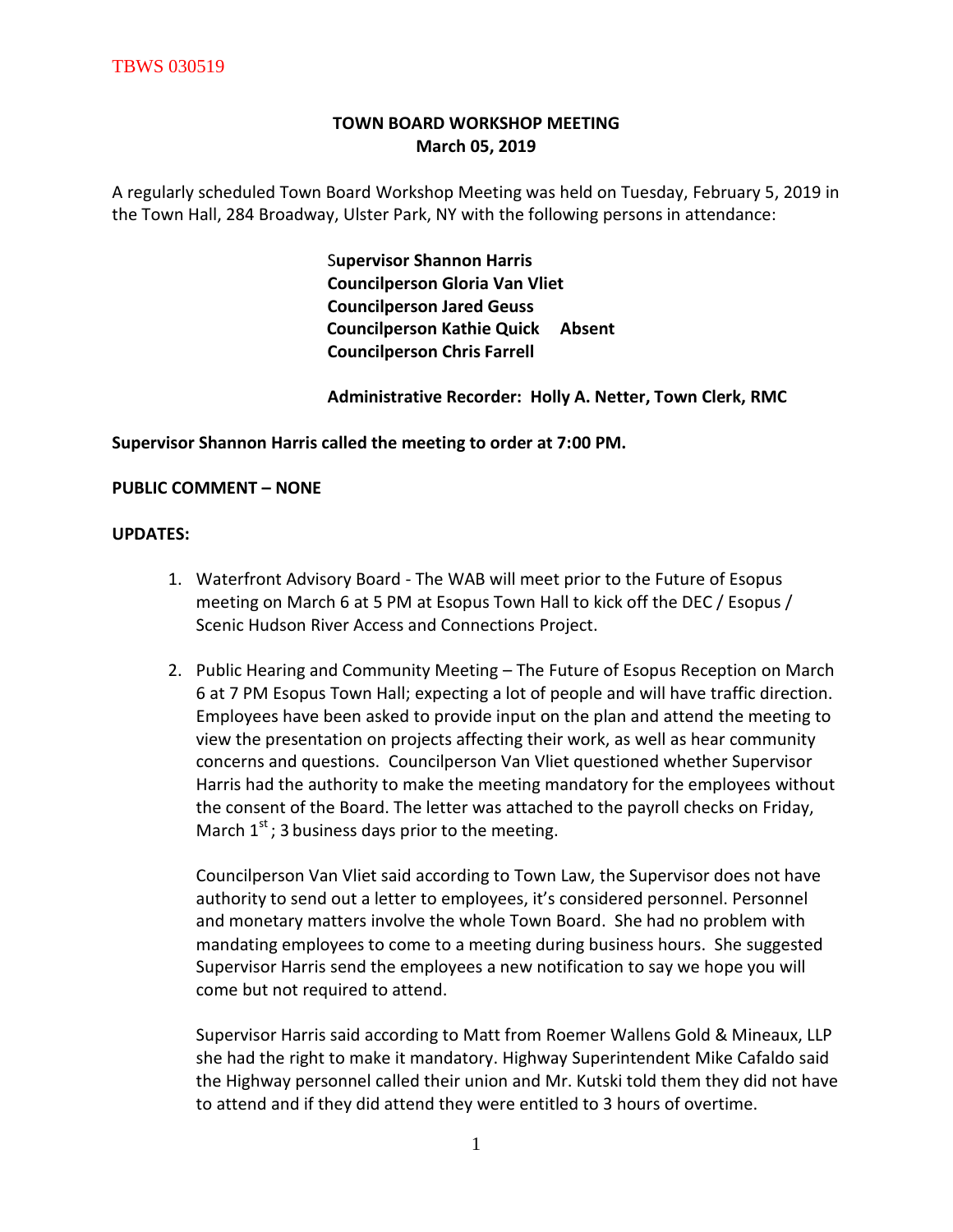Councilperson Van Vliet pointed out the Supervisor has no more authority than any other Board Member. She had also consulted with an attorney who said it should be a Board decision. Councilperson Van Vliet said. "The Town Board does not have to approve moneys that are going to be spent? Why don't we all resign as Town Board members; you can just take over and run this Town." Supervisor Harris said, "There is a process for what you are saying and it's called run for Supervisor Gloria". Shannon said it was her right to call the meeting and it's in their contracts that we set their hours they work. Supervisor Harris said "I am Supervisor, I am Chief … "Gloria responded, "You are not Mayor you are one of 5 members that sit on this Board."

Supervisor Harris sent an email to department heads who were instructed to offer comp time or alter the office schedule to compensate for the employees' time. Some offices that are unable to do so will need to pay the employee's overtime.

Councilperson Geuss said he was in a tough spot. This meeting is the "super bowl for my committee tomorrow night so I want everyone there. Councilperson Geuss has worked hard on the Comprehensive Plan since its inception and wants to see as many people there as possible. Councilperson Geuss said he was trying to determine what the argument was. If there is evidence that a procedural violation occurred, that would have to be corrected.

Councilperson Van Vliet asked why the Board always makes motions to authorize the Supervisor to sign letters and contracts but no need to make a motion to send out a letter to personnel, which falls under the action of the five member Town Board. Councilperson Van Vliet has no problem with the inviting of the employees, the problem is with the monetary cost associated with the employees attending which the Board was not apprized of or did not discuss in advance. This was a letter that should have been authorized prior to distribution.

Councilperson Quick said Supervisor Harris felt the need for employees to hear from the community and know why this plan is important. There is a lot of disconnect even with the other Boards. The Master Plan has an affect on how we operate and serve the community with recommendations that will affect all departments and employees. Councilperson Quick said without this Comprehensive Plan, we wouldn't have gotten a lot of the grants.

Chris Farrell asked Mike Cafaldo how many employees he had and what the cost of attendance would be for those individuals. Mike said it would cost \$1300- \$1500 for the thirteen employees to attend. There had been a snowfall so no one was interested in comp time or they were already maxed out. Councilperson Farrell said, typically the people who are mandated attend but tune you out anyway and people who want to be there come on their own. Councilperson Farrell agreed with Councilperson Geuss, "We definately want as much participation as possible, it's a big deal and event and for the Future of our Town but I think any mandates to work outside their work hours can breed resentment." Councilperson Farrell agreed it should have been presented to council. He added it is fine to mandate but getting input from everyone should be practice in the future.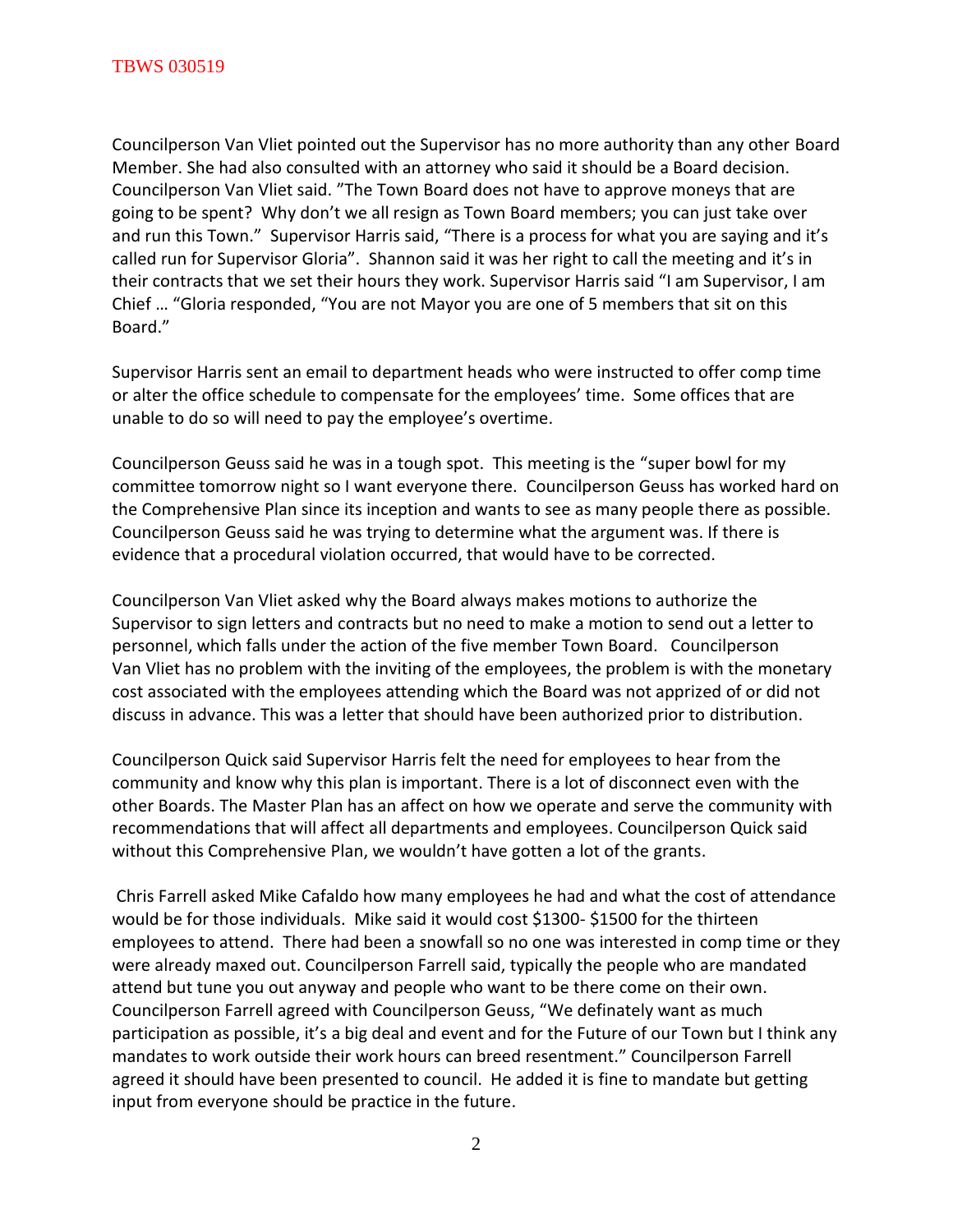Supervisor Harris said she never expected disagreement from anyone just support because she is the human resource leader. She said she followed the advice of the union attorney and said she was within her right to call the meeting.

Supervisor Harris shared a recorded conversation with the union attorney. Supervisor Harris and Highway Superintendent Cafaldo will call Mike Kutski in the morning.

Gloria asked if there was any repercussion or retaliation if the employees do not come. Supervisor Harris said no retaliation. She said she takes notice when people care about who they serve and where they get their direction from. It should be from the Public since they pay our salary.

- 3. NYSDEC Hercules/Dyno Nobel Contamination Meeting Public Meeting and comment period for State Superfund Site Monday, March 11 at 7 PM Esopus Town Hall. Estimated cost to Dyno Nobel to implement the remedy is \$10,287,000.
- 4. HV Clean Water Success Forum Scenic Hudson in collaboration with The Riverkeeper will be convening a Municipal Leader's Forum here at Esopus Town Hall on Thursday, March 14 from 2 - 4 pm.
- 5. Old Rondout (Wurts Street) Bridge Meeting Public stakeholder meeting for bridge rehabilitation project by NYSDOT Friday, March 15 at 10 AM Esopus Town Hall.
- 6. UCRRA recycling meeting Saturday, March 16 from 9-11 AM at the 999 Flatbush Rd. address. Continental breakfast provided. Need to RSVP.
- 7. Environmental Board On Wednesday, March 20 at 5:30 PM we will kick off the Stormwater Drainage Taskforce scope of work followed by the Climate Smart Taskforce meeting that same night at 7 PM.
- 8. Water Storage Tank Update on legal steps that have been taken towards land acquisition for the D'Anna property presented by the Town Clerk's office.
- 9. Esopus Residential Assessment Ratio New York State Office of Real Property Tax Services changed the Town of Esopus' Market Value to 95% for their Residential Assessment Ratio (RAR) and Level of Assessment (LOA). This is also happening with several towns across Ulster County. A reappraisal of assessment is being required of any impacted town in order to retain the 100% level of assessment. JoAnna Mignone, Sole Assessor, mentioned in her letter. It should be noted that this decision was impacted by 2 large commercial properties selling at a rate well beyond their market value and residential properties selling at higher than their assessed value. The State has agreed to delay having the town complete the reassessment until 2021. This will give the office time to prepare the files, documentation and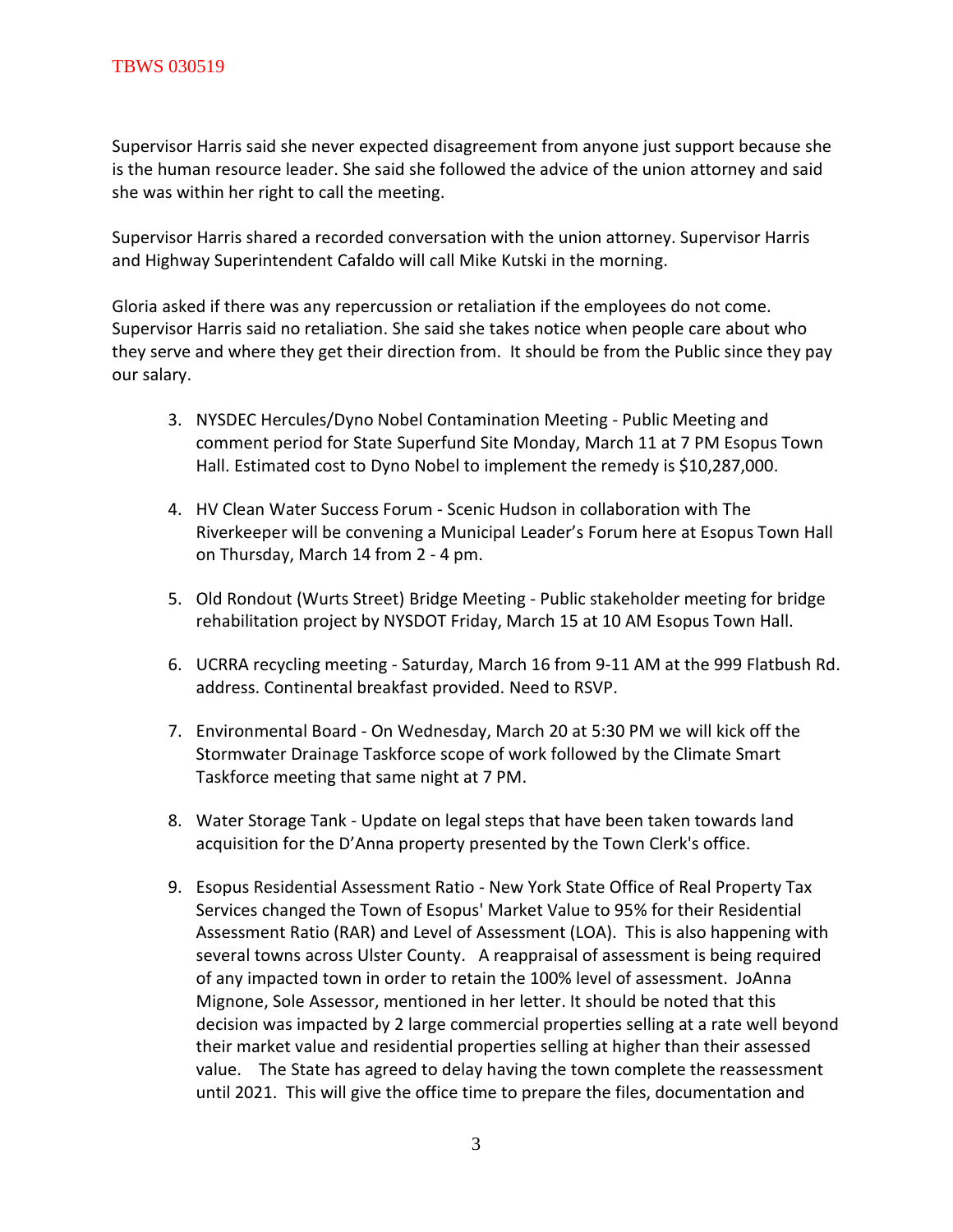budget properly for the town wide reassessment. The state has also agreed to come to the office during the slow season and help update the report files in preparation for the non reappraisal assessment. Councilperson Chris Farrell asked if there were any trends we should be looking at.

10. Vacancies - The Town is looking for a new part-time janitor position at Town Hall.

#### **Volunteer Board Vacancies:**

Waterfront Advisory Board exp 12/31/19 Water Sewer Board exp 12/31/21 2 ZBA positions exp 12/31/22 & 12/31/23 Park and Recreation Commission 12/31/20

11. Klyne Esopus Museum - Melinda McKnight followed up with the Town Board's request with projected allocations for how the Town's money will be spent. They also plan to send their 2018 Year End Financial Statement along with a letter to breakdown the disbursement of 2O19 funding provided by the Town.

# **TOWN OF ESOPUS RESOLUTION TO APPROVE THE PURCHASE OF A FREIGHTLINER TRUCK FOR THE HIGHWAY DEPARTMENT**

*Be it Resolved,* by the Town Board of the Town of Esopus, in the County of Ulster, State of New York the following:

*Whereas,* our Highway Superintendent, Michael Cafaldo, has submitted a request to purchase the following equipment, which was agreed by the Town Board at the 2019 Budget Meeting.

**Total Purchase Price: \$349,919.00**

**PAYMENT TERMS** – 60 months or 5 YEAR TERM LEASE …………………………………………..\$77,123.63 PER YEAR **THEREFORE, BE IT RESOLVED,** that the Town of Esopus Town Board authorizes the purchase of the two (2) 2020 Freightliner Trucks: Model 108SD and M2106, requested for the Town of Esopus Highway Department.

| <b>Resolution offered by:</b>  | <b>Councilperson Jared Geuss</b>  |
|--------------------------------|-----------------------------------|
| <b>Resolution seconded by:</b> | <b>Councilperson Kathie Quick</b> |